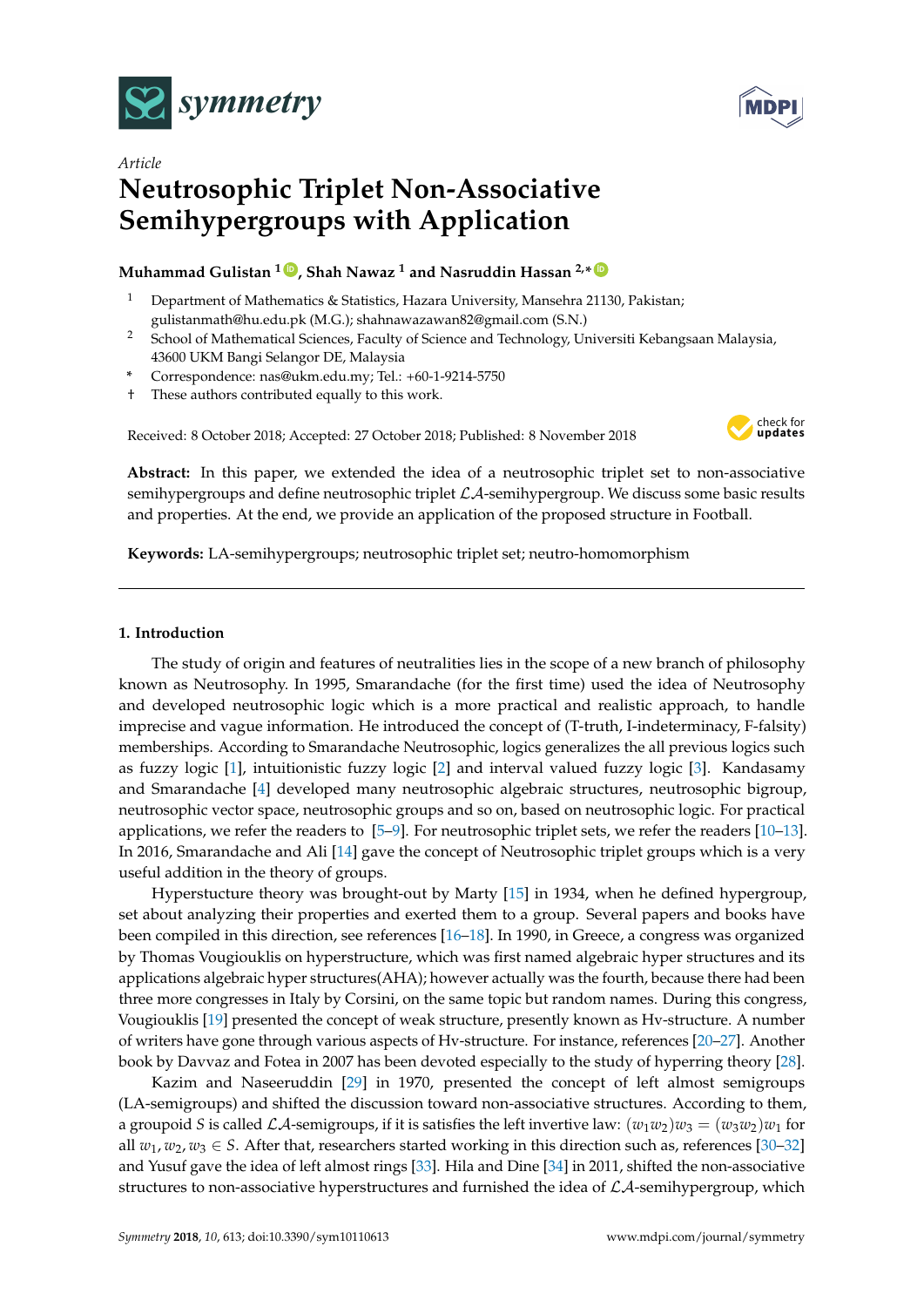is generalization of semigroup, semihypergroup,  $\mathcal{L}A$ -semigroup by using left invertive law with the help of Marty's hyperoperation.Yaqoob et al. [\[35\]](#page-11-7) expanded the work of Hila and Dine. Yousafzai et al. in [\[36\]](#page-11-8) and Amjad et al. [\[37\]](#page-11-9) tried to generalize different aspects of left almost semihypergroups. The concept of Hv-LA-semigroup was laid by Gulistan et al. [\[38\]](#page-11-10) in 2015. The idea of partially ordered left almost semihypergroups was developed by Naveed et al. [\[39\]](#page-11-11) in 2015. Rehman et al. [\[40\]](#page-11-12), initiated the study of  $\mathcal{LA}$ -hyperrings and discussed its hyperideals and hypersystems in 2017. Nawaz et al. introduced the concept of left almost semihyperrings [\[41\]](#page-11-13). Yaqoob et al. [\[42\]](#page-11-14) gave the idea of left almost polygroups in 2018.

In this paper, we extended the idea of neutrosophic triplet set to non-associative semihypergroups. We define neutrosophic triplet  $\mathcal{LA}$ -semihypergroup. In neutrosophic triplet  $\mathcal{LA}$ -semihypergroup every element "*w*" has left neut(*w*) and left anti(*w*). In neutrosophic triplet  $\mathcal{LA}$ -semihypergroup left neut(*w*) of an element "*w*" may or may not be equal to left identity. We also defined the neutro-homomorphism on  $\mathcal{LA}$ -semihypergroups. At the end, we present an application of the proposed structure in football.

## **2. Preliminaries**

This section of paper consists of some basic definitions, which are directly used in our work.

**Definition 1** ([\[34\]](#page-11-6)). Let H be a non void set and  $\circ$  : H  $*$  H  $\longrightarrow$  P<sup>•</sup> (H) be a hyperoperation, where P<sup>•</sup> (H) *is the family non-void subset of* H*. The pair* (H, ∗) *is called hypergroupoid.*

*For any two non-void subsets W*<sup>1</sup> *and W*<sup>2</sup> *of* H*, then*

$$
W_1 * W_2 = \bigcup_{w_1 \in W_1, w_2 \in W_2} w_1 * w_2.
$$

**Definition 2** ([\[34\]](#page-11-6)). An  $\mathcal{LA}$ -semihypergroup is the hypergroupoid ( $\mathcal{H}$ ,  $*$ ) *with* 

<span id="page-1-0"></span>
$$
(w_1 * w_2) * w_3 = (w_3 * w_2) * w_1 \tag{1}
$$

*for all,*  $w_1, w_2, w_3 \in \mathcal{H}$  $w_1, w_2, w_3 \in \mathcal{H}$  $w_1, w_2, w_3 \in \mathcal{H}$ *. The equation* (1) *is called left invertive law.* 

**Definition 3** ([\[35\]](#page-11-7))**.** *An element e of an LA-semihypergroup* H *is called left identity (resp., pure left identity) if for all*  $w_1 \in H$ ,  $w_1 \in e * w_1$  (resp.,  $w_1 = e * w_1$ ). An element  $e$  of an LA-semihypergroup  $H$  *is called right identity (resp., pure right identity) if for all*  $w_1 \in H$ ,  $w_1 \in w_1 * e$  (resp.,  $w_1 = e * w_1$ ). An element e of an *LA-semihypergroup* H *is called identity (resp., pure right identity) if for all*  $w_1 \in H$ ,  $w_1 \in w_1 * e \cap e * w_1$  $(resp., w_1 = w_1 * e \cap e * w_1).$ 

**Definition 4** ([\[35\]](#page-11-7))**.** *An* LA*-smihypergroup with pure left identity satisfies the following property*

$$
w_1 * (w_2 * w_3) = w_2 * (w_1 * w_3).
$$

**Definition 5** ([\[14\]](#page-10-8)). Let *N* be a non-void set with a binary operation  $*$  and  $w_1 \in N$ . Then  $w_1$  is said to be *neutrosophic triplet if there exist an element neut*  $(w_1) \in N$  such that

$$
w_1 * \textit{neut}(w_1) = \textit{neut}(w_1) * w_1 = w_1,
$$

*where neut*  $(w_1)$  *is different from unity element. Also there exist anti*  $(w_1) \in N$  such that

$$
w_1 * anti(w_1) = anti(w_1) * w_1 = neut(w_1).
$$

If there are more anti  $(w_1)'$  s for a given  $w_1$ , one takes that  $anti(w_1) = w_2$  that  $anti(w_1)$  in its turn *forms a neutrosophic triplet, i.e., there exists neut* ( $w_2$ ) and anti ( $w_2$ ). We denote the neutrosophic triplet  $w_1$  by  $(w_1, \textit{neut}(w_1), \textit{anti}(w_1))$ . By neut  $(w_1)$ , we means neutral of  $w_1$ .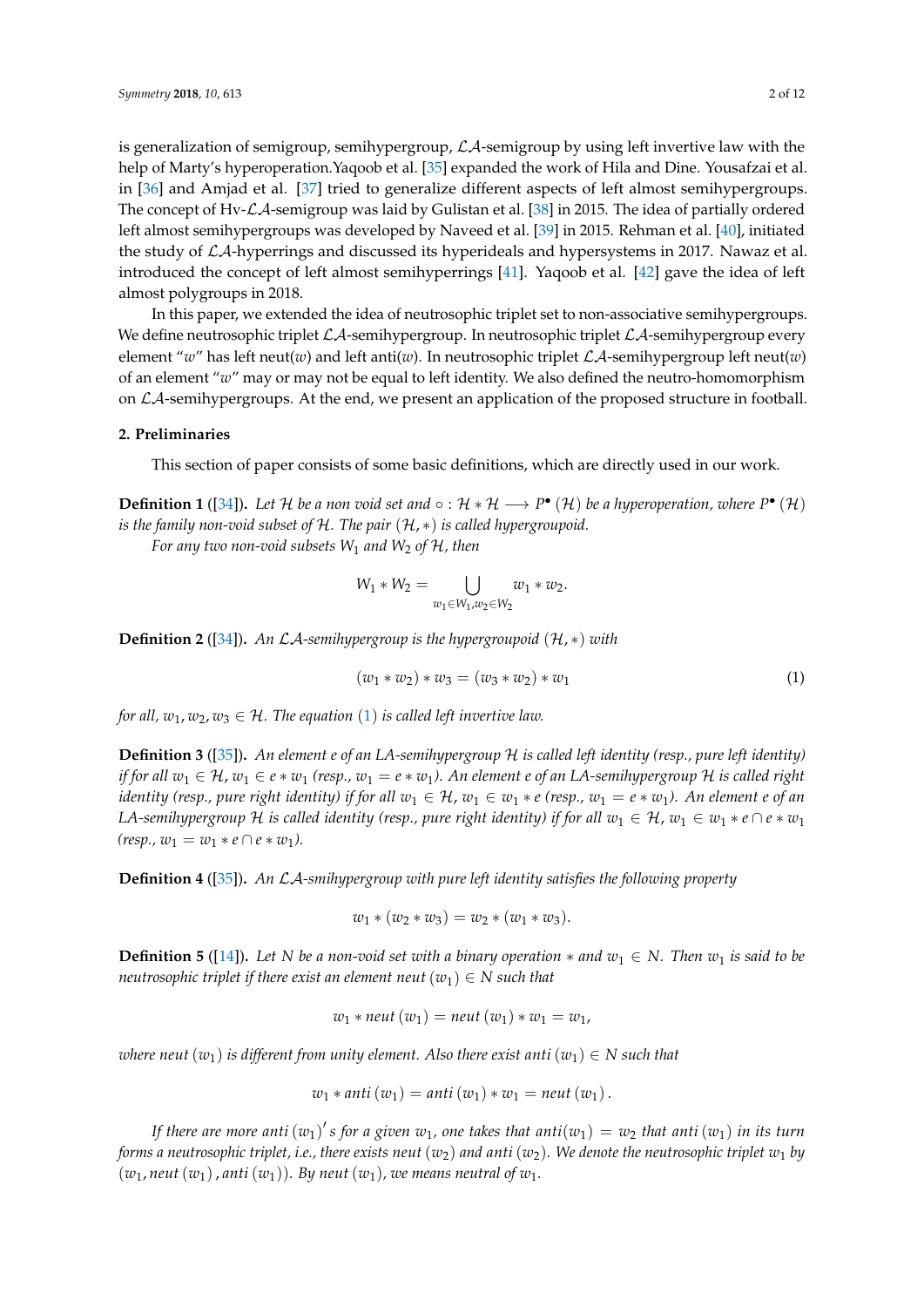**Example 1** ([\[14\]](#page-10-8))**.** *Consider Z*<sup>6</sup> *under multiplication modulo* 6. *Then* 2 *is a neutrosophic triplet, because neut* (2) = 4*, as*  $2 \times 4 = 8$ *. Similarly anti* (2) = 2 *because*  $2 \times 2 = 4$ *. Thus* 2 *is a neutrosophic triplet, which is denoted by*  $(2, 4, 2)$ *. Similarly* 4 *is a neutrosophic triplet because neut*  $(a) = \text{anti}(4) = 4$ *. So* 4 *is represented by as* (4, 4, 4). 3 *is not a neutrosophic triplet as neut*(3) = 5 *but anti*(3) *does not exist in*  $Z_6$  *and* 0 *is a trivial neutrosophic triplet as neut*  $(0) =$  *anti*  $(0) = 0$ *. This is denoted by*  $(0,0,0)$ *.* 

# **3. Neutrosophic Triplet** LA**-Semihypergroups**

In this section, we defined the neutrosophic triplet  $\mathcal{L}A$ -semihypergroup and some results on neutrosophic triplet LA-semihypergroup are provided.

<span id="page-2-0"></span>**Definition 6.** Let H be a non void set with a binary hyperoperation  $*$  and  $w_1 \in H$ . Then H is called

1. left neutrosophic triplet set if for every  $w_1 \in \mathcal{H}$ , there exist *neut*  $(w_1)$  and  $anti(w_1)$  such that

$$
w_1 \in \text{neut}(w_1) * w_1,
$$
  
\n
$$
\text{neut}(w_1) \in \text{anti}(w_1) * w_1.
$$

2. right neutrosophic triplet set if for every  $w_1 \in \mathcal{H}$ , there exist *neut*  $(w_1)$  and  $anti(w_1)$  such that

$$
w_1 \in w_1 * neut(w_1),
$$
  

$$
neut(w_1) \in w_1 * anti(w_1).
$$

3. neutrosophic triplet set if for every  $w_1 \in \mathcal{H}$ , there exist *neut*  $(w_1)$  and  $anti(w_1)$  such that

 $w_1$  ∈ (*neut* ( $w_1$ ) ∗  $w_1$ ) ∩ ( $w_1$  \* *neut* ( $w_1$ )), *neut*(*w*<sub>1</sub>) ∈ (*anti*(*w*<sub>1</sub>) ∗ *w*<sub>1</sub>) ∩ (*w*<sub>1</sub> ∗ *anti*(*w*<sub>1</sub>)).

**Definition 7.** Let H be a set with a binary hyperoperation  $*$  and  $w_1 \in H$ . Then H is called

1. pure left neutrosophic triplet set if for every  $w_1 \in \mathcal{H}$ , there exist *neut*  $(w_1)$  and *anti*  $(w_1)$  such that

$$
w_1 = \text{neut}(w_1) * w_1,
$$
  
\n
$$
\text{neut}(w_1) = \text{anti}(w_1) * w_1.
$$

2. pure right neutrosophic triplet set if for every  $w_1 \in \mathcal{H}$ , there exist *neut*  $(w_1)$  and  $anti(w_1)$  such that

$$
w_1 = w_1 * neut(w_1),
$$
  
\n
$$
neut(w_1) = w_1 * anti(w_1).
$$

3. pure neutrosophic triplet set if for every  $w_1 \in \mathcal{H}$ , there exist *neut*  $(w_1)$  and  $anti(w_1)$  such that

$$
w_1 = (neut (w_1) * w_1) \cap (w_1 * neut (w_1)),
$$
  

$$
neut (w_1) = (anti (w_1) * w_1) \cap (w_1 * anti (w_1)).
$$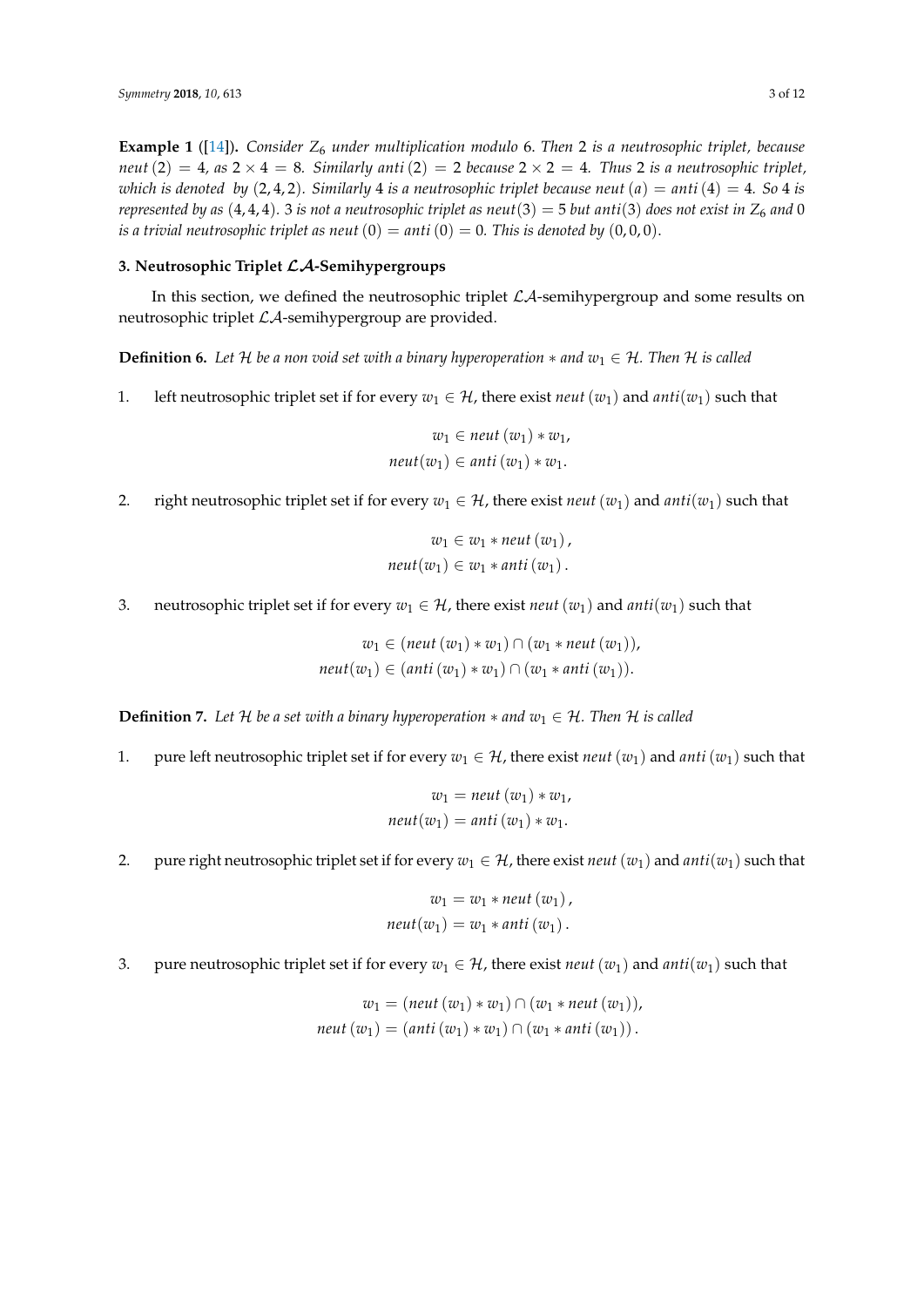| ∗     | $w_1$         | w              | $w_3$          |
|-------|---------------|----------------|----------------|
| $w_1$ | $w_3$         | $\{w_1, w_2\}$ | $w_1$          |
| W     | $\{w_1,w_2\}$ | $\{w_1,w_2\}$  | $\{w_1, w_3\}$ |
| $w_3$ | w             | $\{w_1,w_3\}$  | $w_2$          |

**Example 2.** Let  $\mathcal{H} = \{w_1, w_2, w_3\}$  be a se with hyperoperation defined as follows:

*A Cayley table 1*

*Here*  $(w_1, w_2, w_2)$ ,  $(w_2, w_2, w_2)$  *and*  $(w_3, w_2, w_3)$  *are neutrosophic triplets.* 

**Definition 8.** *Let* (H, ∗) *be a left (resp., right, left pure, right pure) neutrosophic triplet set. Then* H *is called left (resp., right, left pure, right pure) neutrosophic triplet* LA*-semihypergroup, if the following conditions are satisfied:*

- 1.  $(\mathcal{H}, *)$  is well defined.
- 2.  $({\mathcal{H}}, *)$  satisfies the left invertive law.

**Example 3.** Let  $\mathcal{H} = \{w_1, w_2, w_3, w_4, w_5\}$  be a set with the hyperoperation defined as follows:

| *       | $w_1$ | $w_2$          | $w_3$          | $w_4$          | $w_5$          |
|---------|-------|----------------|----------------|----------------|----------------|
| $w_1$   | $w_1$ | $w_1$          | $w_1$          | $w_1$          | $w_1$          |
| $w_2$   | $w_1$ | $\{w_3, w_5\}$ | $w_3$          | $\{w_1, w_4\}$ | $\{w_3, w_5\}$ |
| $w_3$   | $w_1$ | $w_3$          | $w_3$          | $\{w_1,w_4\}$  | $w_3$          |
| $w_4$   | $w_1$ | $\{w_1,w_4\}$  | $\{w_1, w_4\}$ | $w_4$          | $\{w_1, w_4\}$ |
| $w_{5}$ | $w_1$ | $\{w_2, w_5\}$ | $w_3$          | $\{w_1, w_4\}$ | $\{w_2, w_5\}$ |

*A Cayley table 2*

*Here* (H, ∗) *is an* LA*-semihypergroup, as the element of* H *satisfies the left invertive law.* Here( $w_1, w_1, w_1$ ), ( $w_2, w_5, w_5$ ), ( $w_3, w_3, w_3$ ), ( $w_4, w_4, w_4$ ) and ( $w_5, w_2, w_5$ ) are left neutrosophic triplets. *Hence* (H, ∗) *is a left neutrosophic triplet* LA*-semihypergroup.*

**Definition 9.** *Let* (H, ∗) *be neutrosophic (resp., pure neutrosophic) triplet set. Then* H *is said to be neutrosophic (resp., pure neutrosophic) triplet* LA*-semihypergroup, if the following condition are satisfied:*

1.  $(\mathcal{H}, *)$  is a well defined.

2.  $({\cal H}, *)$  satisfies the left invertive law.

<span id="page-3-0"></span>**Example 4.** Let  $\mathcal{H} = \{w_1, w_2, w_3\}$  and the hyperoperation defined in the table as follows:

| *     | $w_1$          | $w_2$          | $w_3$ |
|-------|----------------|----------------|-------|
| $w_1$ | $\{w_1, w_2\}$ | $\{w_1, w_2\}$ | wз    |
| W7    | H.             | H.             | wз    |
| $w_3$ | $w_3$          | $w_3$          | wз    |

*A Cayley table 3*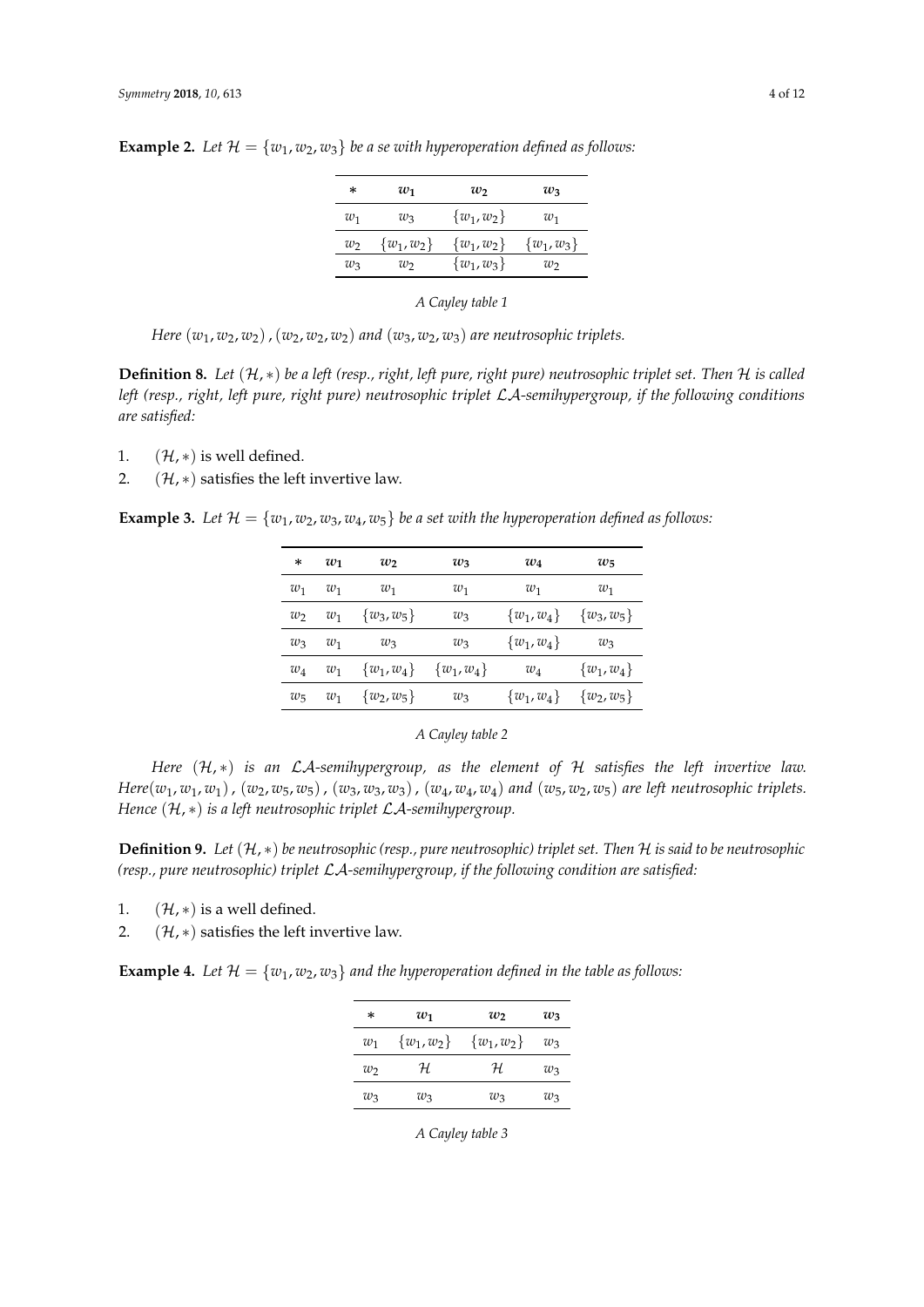*Here* (H, ∗) *is an* LA*-semihypergroup, as the element of* H *satisfies the left invertive law. Here*  $(w_1, w_2, w_1)$ ,  $(w_2, w_1, w_2)$  *and*  $(w_3, w_3, w_3)$  *are neutrosophic triplets. Hence*  $(\mathcal{H}, *)$  *is a neutrosophic triplet* LA*-semihypergroup.*

**Remark 1.** *Neut(w*2*) of an element "w*2*" is not unique under the hyperoperation* ∗ *in* H *and depend on elements and hyperoperation. By the Example* [4](#page-3-0) *neut*( $w_2$ ) =  $w_1$ ,  $w_2$ . *Similarly anti*( $w_2$ ) =  $w_1$ ,  $w_2$  *of an element "w*2*" is not unique and depends on the element and the hyperoperation* ∗*.*

**Remark 2.** *Left neut of an element is could be different from left identity.*

**Definition 10.** Let  $(H, *)$  be a neutrosophic LA-semihypergroup. An element  $w_1 \in H$ , then there exist pure *left neut*( $w_1$ ) *such that*  $w_1 =$  *neut* ( $w_1$ )  $* w_1$  *and pure left anti*( $w_1$ ) *such that neut*( $w_1$ ) = *anti*( $w_1$ )  $* w_1$ .

**Proposition 1.** *Let* (H, ∗) *be a pure left neutrosophic triplet* LA*-semihypergroup with pure left identity. Then*  $w_2 * w_1 = w_3 * w_1$  *if and only if* 

$$
neut(w_1)*w_2 = neut(w_1)*w_3.
$$

**Proof.** Suppose that  $w_2 * w_3 = w_3 * w_1$  for  $w_1, w_2, w_3 \in \mathcal{H}$ . Since  $(\mathcal{H}, *)$  is a pure left neutrosophic  $\mathcal{LA}$ semihypergroup, so *anti*  $(w_1) \in \mathcal{H}$ . Multiply *anti*  $(w_1)$  to the right side of  $w_2 * w_1 = w_3 * w_1$ 

$$
(w_2 * w_1) * anti (w_1) = (w_3 * w_1) * anti (w_1)
$$
  
\n
$$
(anti (a) * w_1) * w_2 = (anti (w_1) * w_1) * w_3
$$
  
\n
$$
neut (w_1) * w_2 = neut (w_1) * w_3.
$$

Conversely, let *neut*  $(w_1) * w_2 =$  *neut*  $(w_1) * w_3$ . Multiply to both right sides by  $w_1$ 

$$
neut (w1) * (w2 * w1) = neut (w1) * (w3 * w1)
$$
  

$$
w2 * (neut (w1) * w1) = w3 * (neut (w1) * w1)
$$
  

$$
w2 * w1 = w3 * w1.
$$

This completes the proof.  $\square$ 

**Proposition 2.** *Let* (H, ∗) *be a pure right neutrosophic triplet* LA*-semihypergroup with pure left identity. Then*  $w_2 *$  *neut*  $(w_1) = w_3 *$  *neut*  $(w_1)$  *if*  $w_2 *$  *anti*  $(w_1) = w_3 *$  *anti* $(w_1)$  *for all*  $w_1, w_2, w_3 \in \mathcal{H}$ .

**Proof.** Suppose  $(\mathcal{H}, *)$  is a pure right neutrosophic triplet  $\mathcal{LA}$ -semihypergroup with pure left identity and  $w_2 * anti(w_1) = w_3 * anti(w_1)$  for  $w_1, w_2, w_3 \in H$ . Multiply  $w_1$  to the left side of  $w_2 * anti(w_1) =$  $w_3 * anti(w_1)$ ,

$$
w_1 * (w_2 * anti(w_1)) = w_1 * (w_3 * anti(w_1))
$$
  
\n
$$
w_2 * (w_1 * anti(w_1)) = w_3 * (w_1 * anti(w_1))
$$
  
\n
$$
w_2 * neu1(w_1) = w_3 * neu1(w_1) \text{ (because } neu1(w_1) = w_1 * anti(w_1)).
$$

Therefore,

$$
w_2 * \textit{neut}(w_1) = w_3 * \textit{neut}(w_1)
$$

 $\Box$ 

**Proposition 3.** Let  $(H, *)$  be a pure right neutrosophic triplet LA-semihypergroup. Then  $neut(w_1) * w_2 =$ *neut*  $(w_1) * w_3$  *if*  $w_2 *$  *anti* $(w_1) = w_3 *$  *anti* $(w_1)$  *for all*  $w_1, w_2, w_3 \in \mathcal{H}$ .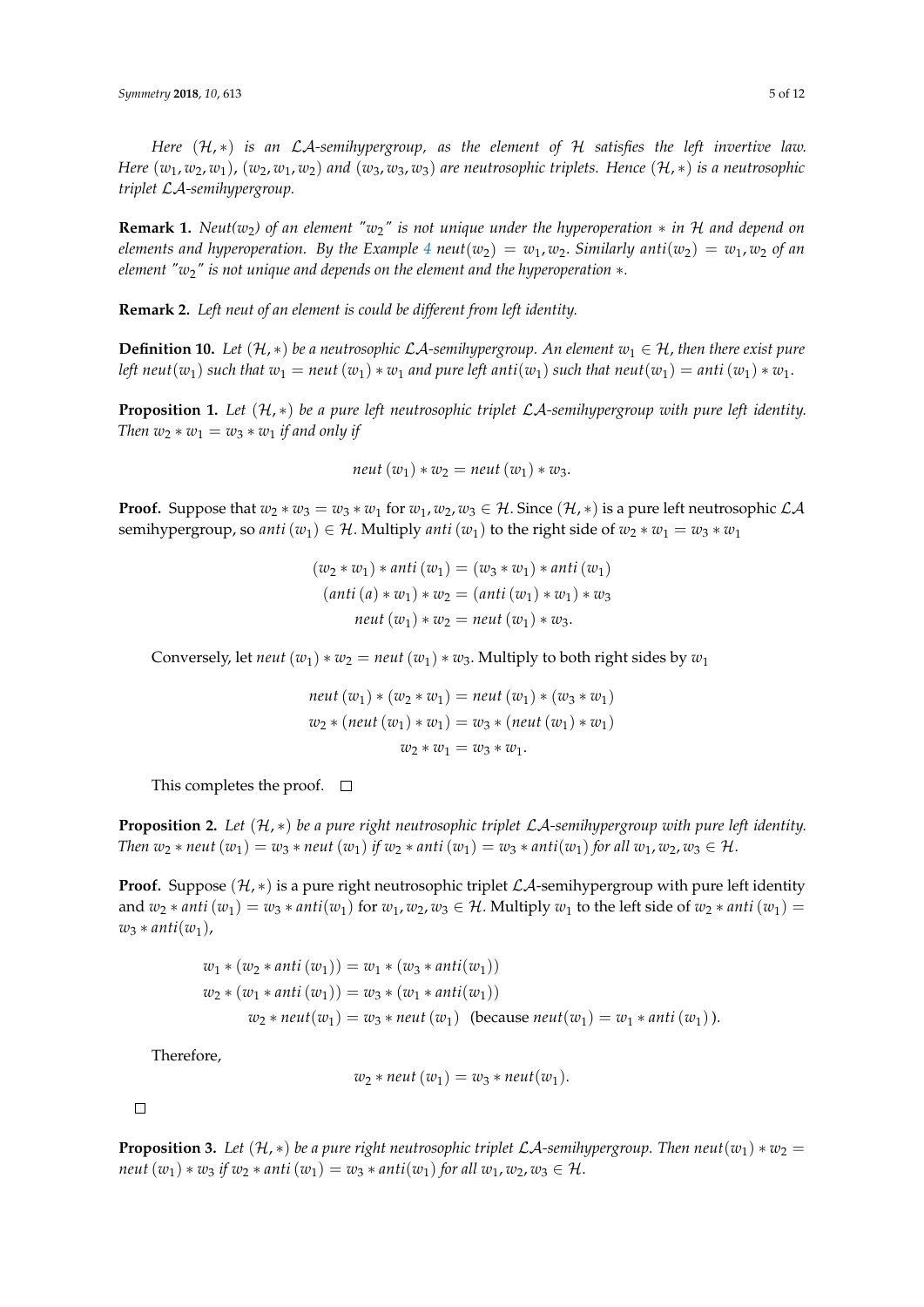**Proof.** Suppose  $(\mathcal{H}, *)$  is a pure right neutrosophic triplet  $\mathcal{LA}$ -semihypergroup and  $w_2 * anti(w_1) =$ *w*<sub>3</sub> ∗ *anti*(*w*<sub>1</sub>) for *w*<sub>1</sub>, *w*<sub>2</sub>, *w*<sub>3</sub> ∈ H. Multiply *w*<sub>1</sub> to the right side of *w*<sub>2</sub> ∗ *anti*(*w*<sub>1</sub>) = *w*<sub>3</sub> ∗ *anti*(*w*<sub>1</sub>),

$$
(w_2 * anti(w_1)) * w_1 = (w_3 * anti(w_1)) * w_1
$$
  
\n
$$
(w_1 * anti(w_1)) * w_2 = (w_1 * anti(w_1)) * w_3
$$
  
\n
$$
neut(w_1) * w_2 = neut(w_1) * w_3
$$
 (because  $neut(w_1) = w_1 * anti(w_1)$ ).

Therefore,

$$
neut(w_1)*w_2 = neut(w_1)*w_3.
$$

 $\Box$ 

<span id="page-5-0"></span>**Theorem 1.** Let  $(H, *)$  be a pure right neutrosophic triplet idempotent  $\mathcal{L}A$ -semihypergroup. Then neut $(w_1) *$  $neut(w_1) = neut(w_1)$ .

**Proof.** Consider  $neut(w_1) * neut(w_1) = neut(w_1)$ . Multiply first with  $w_1$  to the right and then again multiply with  $w_1$  to the right, i.e.,

$$
((neut(w_1) * neut(w_1)) * w_1) * w_1 = (neut(w_1) * w_1) * w_1
$$
  

$$
((w_1 * neut(w_1)) * neut(w_1)) * w_1 = (w_1 * w_1) * neut(w_1)
$$
  

$$
(w_1 * neut(w_1)) * (w_1 * neut(w_1)) = w_1 * neut(w_1)
$$
  

$$
w_1 * w_1 = w_1
$$
  

$$
w_1 = w_1.
$$

This shows that

$$
neut(w_1)*neut(w_1)=neut(w_1).
$$

 $\Box$ 

**Theorem 2.** *Let* (H, ∗) *be a pure right neutrosophic triplet idempotent* LA*-semihypergroup with pure left identity. Then neut*( $w_1$ )  $*$  *anti*( $w_1$ ) = *anti*( $w_1$ ).

**Proof.** Let  $(\mathcal{H}, *)$  be a pure right neutrosophic triplet  $\mathcal{LA}$ -semihypergroup with pure left identity. Multiply  $w_1$  to the left of both side  $neut(w_1) * anti(w_1) = anti(w_1)$ , i.e.,

$$
w_1 * ((neut(w_1) * anti(w_1)) = w_1 * anti(w_1)
$$
  
\n
$$
neut(w_1) * (w_1 * anti(w_1)) = neutr(w_1)
$$
  
\n
$$
neut(w_1) * neutr(w_1) = neutr(w_1)
$$
  
\n
$$
neut(w_1) = neutr(w_1) \text{ (By Theorem 1)}
$$

This shows that

$$
neut(w_1)*anti(w_1)=anti(w_1).
$$

 $\Box$ 

**Theorem 3.** *Let* (H, ∗) *be a pure right neutrosophic triplet* LA*-semihypergroup. Then*

1. *neut*(*w*<sub>1</sub>) \* *neut*(*w*<sub>2</sub>) = *neut*(*w*<sub>1</sub> \* *w*<sub>2</sub>) for all *w*<sub>1</sub>, *w*<sub>2</sub>  $\in \mathcal{H}$ .

2. *ant*  $(w_1) * anti(w_2) = anti(w_1 * w_2)$  for all  $w_1, w_2 \in H$ .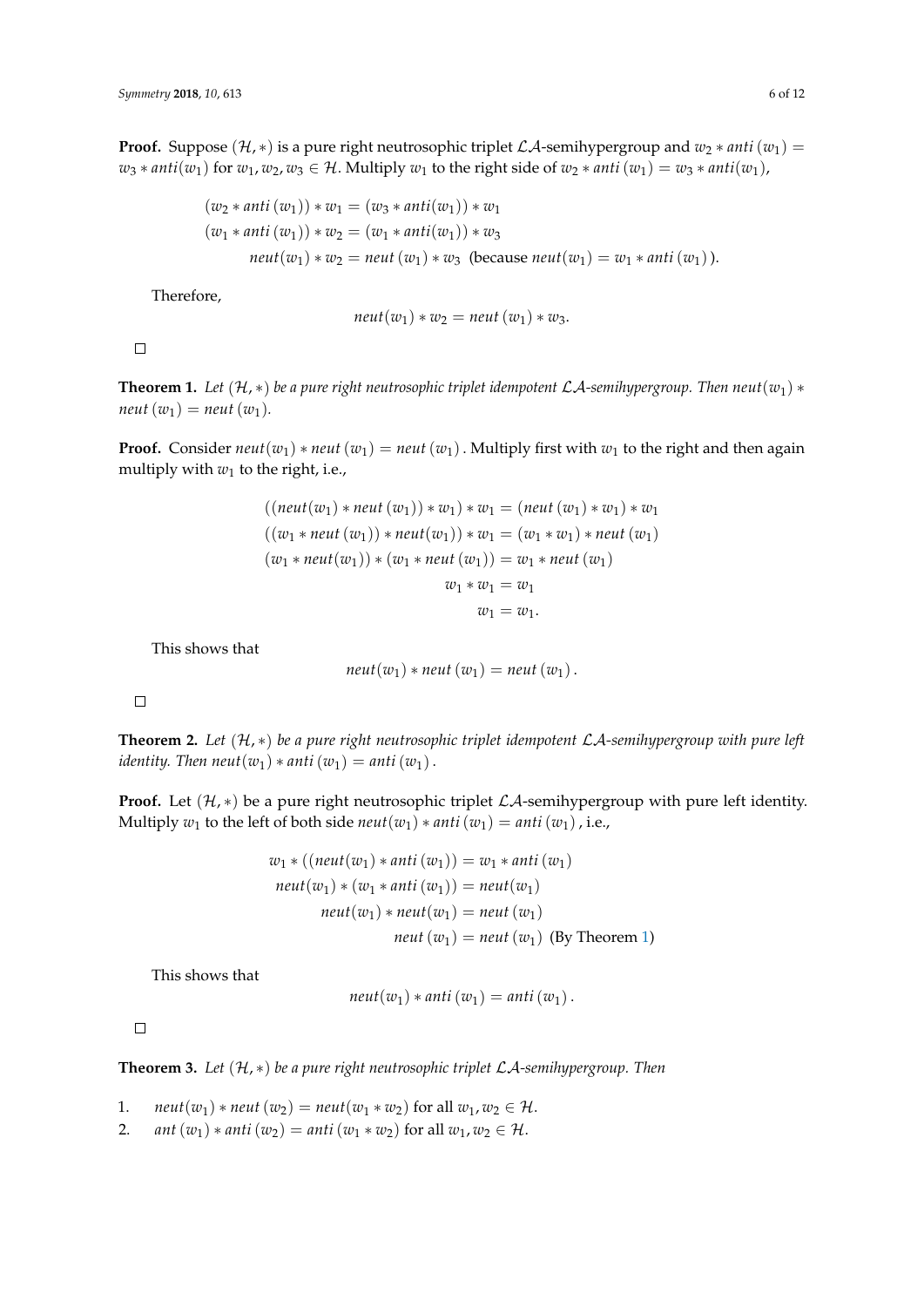**Proof.** 1. Consider the left hand side  $neut(w_1) * neut(w_2)$ . Multiply first with  $w_2$  to the right and then again multiply with *w*<sup>1</sup> to the right, i.e.,

$$
((neut(w_1) * neut(w_2)) * w_2) * w_1 = ((w_2 * neut(w_2)) * neut(w_1)) * w_1
$$
  
=  $(w_2 * neut(w_1)) * w_1$   
=  $(w_1 * neut(w_1)) * w_2$   
=  $w_1 * w_2$ .

So

<span id="page-6-0"></span>
$$
((neut(w_1) * neut(w_2)) * w_2) * w_1 = w_1 * w_2
$$
\n(2)

Now consider the right side  $neut(w_1 * w_2)$ . Multiply first with  $w_2$  to the right and then again multiply with  $w_1$  to the right, i.e.,

$$
(neut(w_1 * w_2) * w_2) * w_1 = (w_1 * w_2) * neut(w_1 * w_2)
$$
  
=  $w_1 * w_2$ .

So

<span id="page-6-1"></span> $(new(w_1 * w_2) * w_1) * w_1 = w_1 * w_2$  (3)

From the Equations [\(2\)](#page-6-0) and [\(3\)](#page-6-1) it is clear that  $neut(w_1) * neut(w_2) = neut(w_1 * w_2)$ .

2. Consider the left hand side *anti*( $w_1$ ) \* *anti*( $w_2$ ). Multiply first with  $w_2$  to the right and then again multiply with *w*<sup>1</sup> to the right, i.e.,

$$
((anti(w1) * anti(w2)) * w2) * w1 = ((w2 * anti(w2)) * anti(w1)) * w1
$$
  
= (neut(w<sub>2</sub>) \* anti(w<sub>1</sub>)) \* w<sub>1</sub>  
= (w<sub>1</sub> \* anti(w<sub>1</sub>)) \* neutr(w<sub>2</sub>)  
= neutr(w<sub>1</sub>) \* neutr(w<sub>2</sub>)  
= neutr(w<sub>1</sub> \* w<sub>2</sub>).

So

<span id="page-6-2"></span>
$$
((anti(w1) * anti(w2)) * w2) * w1 = neutr(w1 * w2)
$$
\n(4)

Now consider the right side *anti*( $w_1 * w_2$ ). Multiply first with  $w_2$  to the right and then again multiply with  $w_1$  to the right, i.e.,

$$
(anti(w_1 * w_2) * w_2) * w_1 = (w_1 * w_2) * anti(w_1 * w_2)
$$
  
=  $neut(w_1 * w_2)$ 

So

<span id="page-6-3"></span>
$$
(anti(w_1 * w_2) * w_2) * w_1 = neutr(w_1 * w_2)
$$
\n(5)

From the Equations  $(4)$  and  $(5)$  it is clear that

$$
anti(w_1) * anti(w_2) = anti(w_1 * w_2).
$$

 $\Box$ 

In the following example, we show that in a left neutrosophic triplet  $\mathcal{LA}$ -semihypergroup

$$
neut(w_1) * neut(w_2) \neq neut(w_1 * w_2)
$$
\n
$$
(6)
$$

and 
$$
anti(w_1) * anti(w_2) \neq anti(w_1 * w_2)
$$
. (7)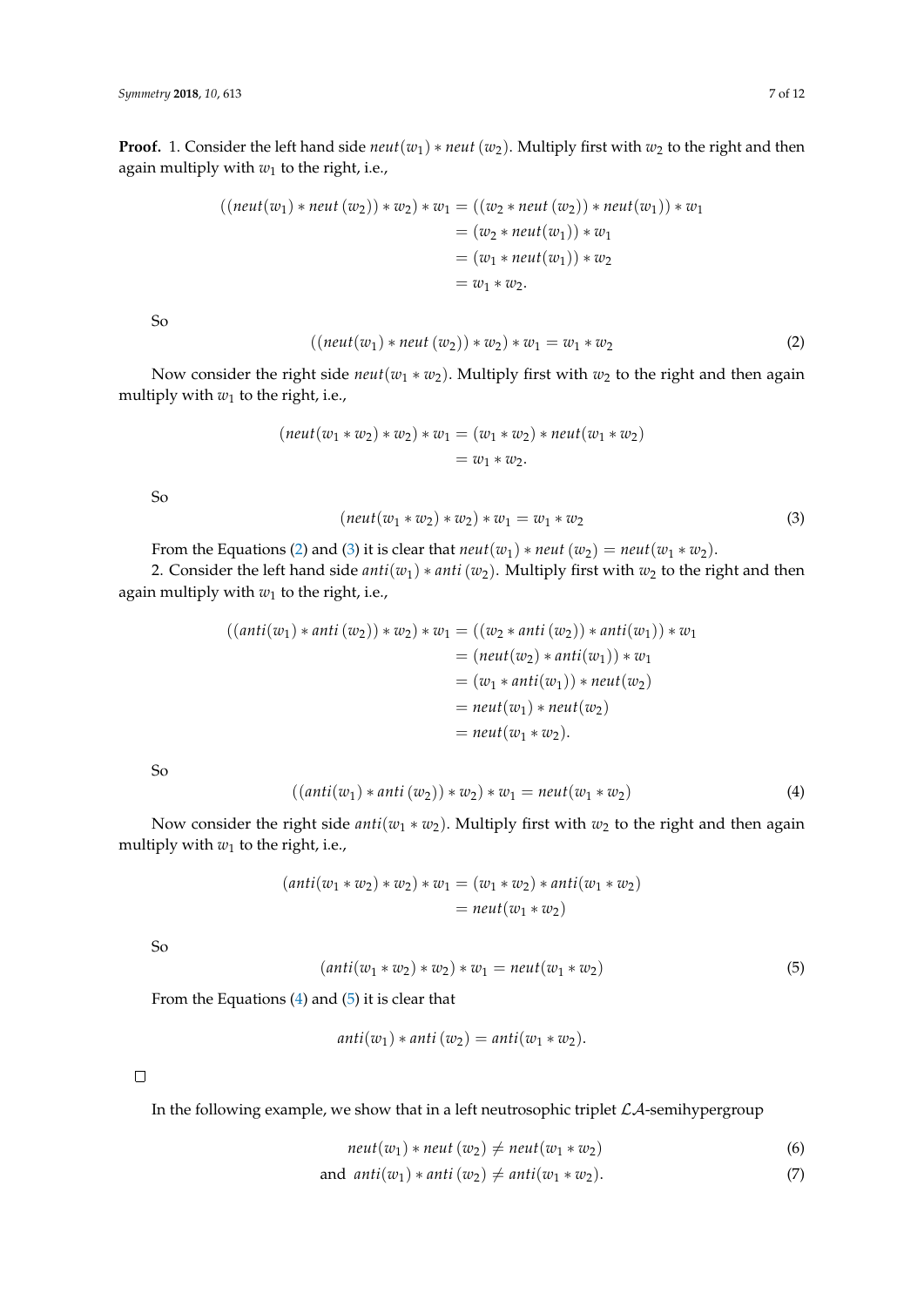| *     | $w_1$               | $w_2$               | $w_3$      | $w_4$                              |
|-------|---------------------|---------------------|------------|------------------------------------|
| $w_1$ | $\{w_1, w_3, w_4\}$ | $\{w_2,w_4\}$       | H          | H                                  |
| $w_2$ | $\{w_1, w_2, w_4\}$ | $\{w_1,w_2\}$       |            | $\{w_2, w_4\}$ $\{w_2, w_3, w_4\}$ |
| $w_3$ | $\{w_1, w_2, w_3\}$ | $\{w_1, w_3, w_4\}$ |            | $\{w_2, w_4\}$ $\{w_2, w_3, w_4\}$ |
| $w_4$ | Н                   | $\{w_2, w_3, w_4\}$ | ${\cal H}$ | $\{w_1,w_3\}$                      |

**Example 5.** Let  $\mathcal{H} = \{w_1, w_2, w_3, w_4\}$  be a set with the hyperoperation defined as follow

*A Cayley table 4*

*All the elements of* H *satisfies the left invertive law. Here*  $(w_1, w_3, w_4)$ ,  $(w_2, w_4, w_1)$ ,  $(w_3, w_1, w_4)$  and (*w*4, *w*2, *w*3) *are left neutrosophic triplets. Hence* (H, ∗) *is a left neutrosophic triplet* LA*-semihypergroup. Now*

$$
neut(w_1) * neut(w_2) \neq neut(w_1 * w_2)
$$
  

$$
w_3 * w_4 \neq neut({w_2, w_4})
$$
  

$$
{w_2, w_3, w_4} \neq neut(w_2) \cup neut(w_4)
$$
  

$$
{w_2, w_3, w_4} \neq {w_2, w_4}.
$$

*Also*

$$
anti(w_1) * anti(w_2) \neq anti(w_1 * w_2)
$$
  

$$
w_4 * w_1 \neq anti({w_2, w_4})
$$
  

$$
\mathcal{H} \neq anti(w_2) \cup anti(w_4)
$$
  

$$
\mathcal{H} \neq {w_1, w_3}.
$$

*Hence this shows that neut*( $w_1$ ) \* *neut*( $w_2$ )  $\neq$  *neut*( $w_1$  \*  $w_2$ ) *and anti*( $w_1$ ) \* *anti*( $w_2$ )  $\neq$  $anti(w_1 * w_2)$ .

<span id="page-7-0"></span>**Theorem 4.** Let  $(\mathcal{H}, *)$  be a pure left neutrosophic  $\mathcal{L}\mathcal{A}$ -semihypergroup. Then neut  $(anti(w_1)) = neut(w_1)$ .

**Proof.** Let *neut*  $(anti(w_1)) = neut(w_1)$ . If we put *anti* $(w_1) = w_2$ , then

$$
neut (w2) = neut (w1). Post multiply by w2
$$
  
\n
$$
neut (w2) * w2 = neut (w1) * w2
$$
  
\n
$$
w2 = neut (w1) * w2
$$
  
\n
$$
anti(w1) = neut (w1) * anti(w1), as w2 = anti (w1)
$$
  
\n
$$
anti (w1) = anti (w1). By Theorem 1 neut (w1) * anti(w1) = anti(w1)
$$

Hence *neut*  $(anti(w_1)) = neut(w_1)$ .  $\Box$ 

**Theorem 5.** Let  $(\mathcal{H}, *)$  be a pure left neutrosophic  $\mathcal{L}\mathcal{A}$ -semihypergroup. Then anti  $(anti(w_1)) = w_1$ .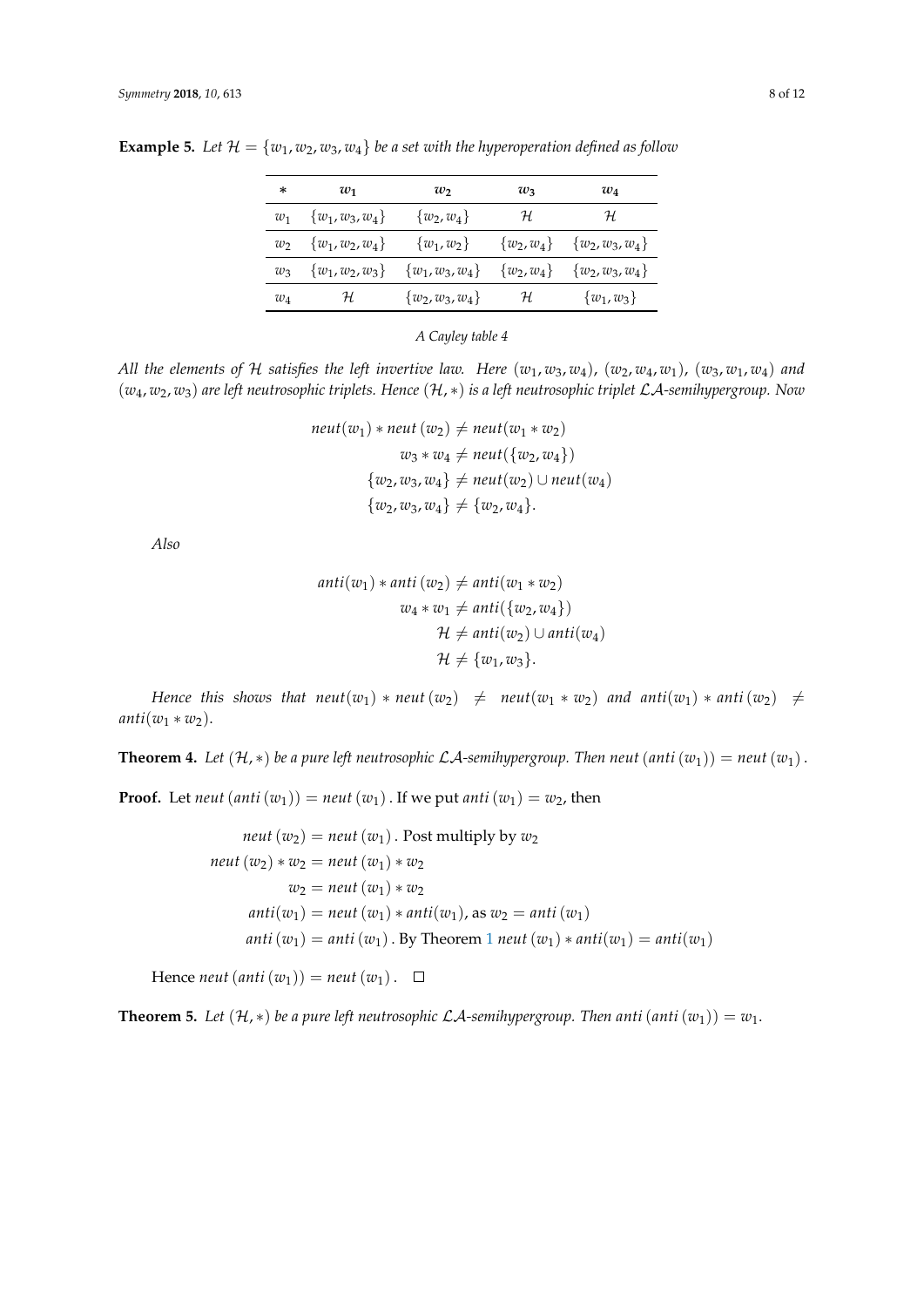**Proof.** Consider *anti*(*anti*(*w*<sub>1</sub>)) = *w*<sub>1</sub>. Post multiplying both sides *anti*(*w*<sub>1</sub>)

$$
anti(anti(w1)) * anti(w1) = w1 * anti(w1)
$$
  
\n
$$
neut(anti(w1)) = (neut(w1) * w1) * anti(w1)
$$
  
\n
$$
neut(anti(w1)) = (anti(w1) * w1) * neut(w1) by left invertive law
$$
  
\n
$$
neut(anti(w1)) = neut(w1) * neut(w1)
$$
  
\n
$$
neut(anti(w1)) = neut(w1) by Theorem 1 neut (w1) * neut(w1) = neut(w1)
$$
  
\n
$$
neut(w1) = neut(w1) by Theorem 4
$$

Hence *anti*  $(\text{anti}(w_1)) = w_1$ .  $\Box$ 

**Definition 11.** Let  $(H, *)$  be a neutrosophic  $\mathcal{L}A$ -semihypergroup and let K be a subset of H. Then, K is called *neutrosophic triplet* LA*-subsemihypergroup, if K itself is a neutrosophic triplet* LA*-semihypergroup.*

**Example 6.** Let  $\mathcal{H} = \{w_1, w_2, w_3, w_4, w_5\}$  be a set with the hyperoperation defined in the table as follow

| *       | $w_1$          | $w_2$          | $w_3$          | $w_4$         | $w_{5}$ |
|---------|----------------|----------------|----------------|---------------|---------|
| $w_1$   | $\{w_1,w_3\}$  | $w_2$          | $\{w_2, w_3\}$ | $\{w_4,w_5\}$ | $w_5$   |
| $w_2$   | $\{w_2, w_3\}$ | $\{w_2,w_3\}$  | $\{w_2, w_3\}$ | $\{w_4,w_5\}$ | $w_5$   |
| $w_3$   | $\{w_2, w_3\}$ | $\{w_2, w_3\}$ | $\{w_2,w_3\}$  | $\{w_4,w_5\}$ | $w_5$   |
| $w_4$   | $\{w_4, w_5\}$ | $\{w_4,w_5\}$  | $\{w_4, w_5\}$ | $w_4$         | $w_5$   |
| $w_{5}$ | $w_5$          | $w_5$          | $w_5$          | $w_5$         | $w_5$   |

#### *A Cayley table 5*

*Here* (H, ∗) *is an* LA*-semihypergroup, because the element of* H *satisfies the left invertive law.* Here  $(w_1, w_1, w_1)$ ,  $(w_2, w_3, w_3)$ ,  $(w_3, w_2, w_3)$ ,  $(w_4, w_4, w_4)$  and  $(w_5, w_4, w_4)$  are neutrosophic triplet. Hence  $(H, *)$  *is a neutrosophic triplet LA-semihypergroup. Let*  $K = \{w_1, w_2, w_3\}$  *be subset of* H. As K *is a neutrosophic* LA*-semihypergroup under the* ∗. *Then K is called neutrosophic triplet* LA*-subsemihypergroup of* H*.*

**Lemma 1.** *Let K be a non-empty subset of a neutrosophic triplet* LA*-semihypergroup* H*. The following are equivalent.*

- 1. *K* is a neutrosophic triplet LA-semihypergroup.
- 2. For all  $w_1, w_2 \in K$ ,  $w_1 * w_2 \in K$ .

# **Proof.** The proof is straightforward.  $\Box$

**Definition 12.** *Let*  $(\mathcal{H}_1, *_1)$  *and*  $(\mathcal{H}_2, *_2)$  *are two neutrosophic triplet LA*-semihypergroups. Let  $f : \mathcal{H}_1 \longrightarrow \mathcal{H}_2$ *be a mapping. Then f is called neutro-homomorphism if for all*  $w_1$ ,  $w_2 \in \mathcal{H}_1$ , *we have* 

- 1.  $f(w_1 *_1 w_2) = f(w_2) *_2 f(w_2)$ ,
- 2. *f*  $(\text{net}(w_1)) = \text{neut}(f(w_1))$ ,
- 3. *f*  $(\text{anti}(w_1)) = \text{anti}(f(w_1))$ .

**Theorem 6.** Let  $f : \mathcal{H}_1 \longrightarrow \mathcal{H}_2$  be a neutro-homomorphism. Where  $\mathcal{H}_1$  and  $\mathcal{H}_2$  are two neutrosophic triplet LA*-semihypergroup. Let*

1. The image of *f* is a neutrosophic triplet  $\mathcal{LA}$ -subsemihypergroup of  $\mathcal{H}_2$ .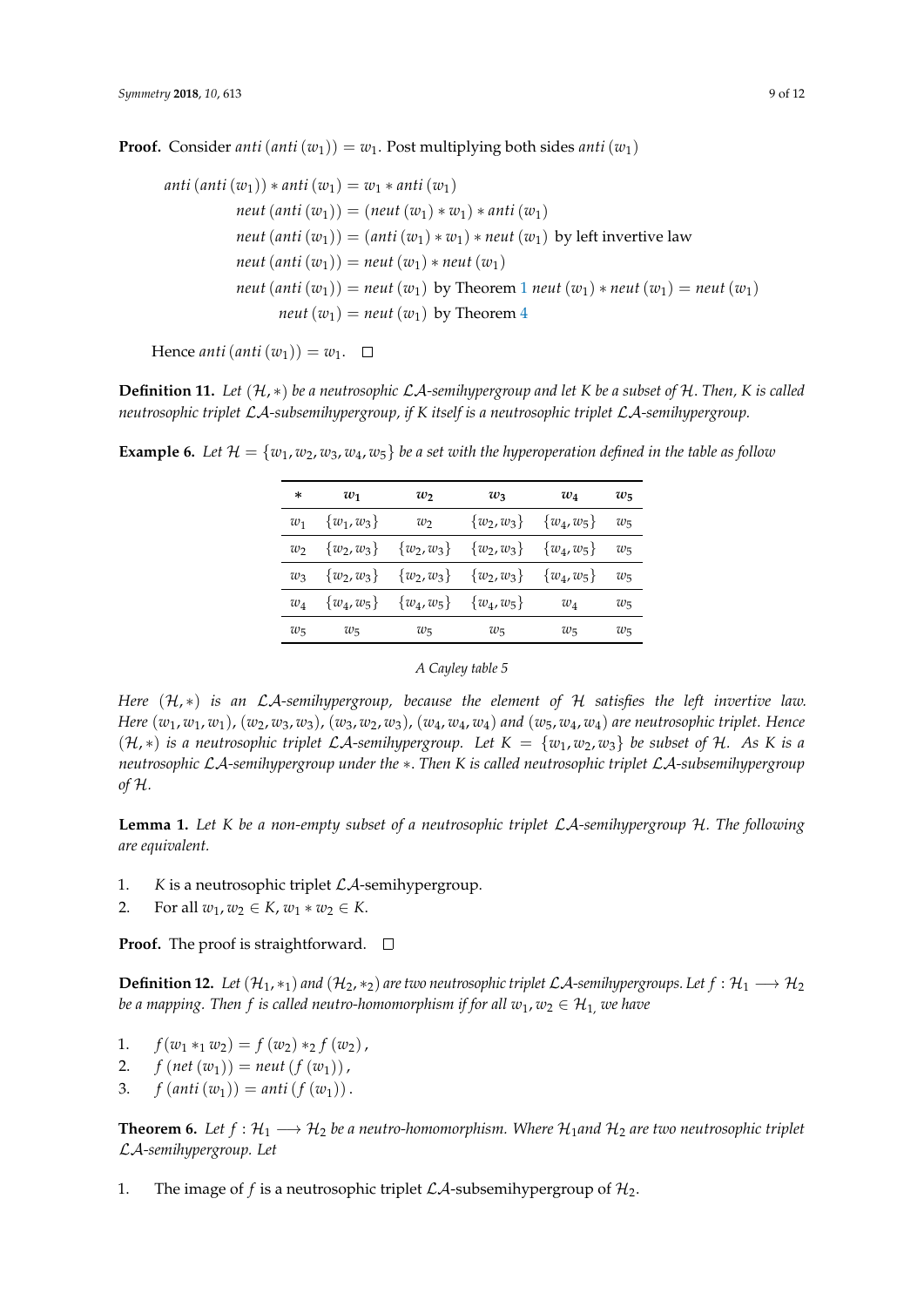2. The inverse image of *f* is a neutrosophic  $\mathcal{L}A$ -subsemihypergroup of  $\mathcal{H}_1$ .

**Proof.** The proof is straightforward.  $\Box$ 

**Remark 3.** *We have the following key points;*

- 1. Every neutrosophic triplet  $\mathcal{LA}$ -semihypergroup is an  $\mathcal{LA}$ -semihypergroup, but the reverse may or may not true.
- 2. In neutrosophic triplet LA-semihypergroup, every element must have a left *neut*(.), but in an LA-semihypergroup the left *neut*(.) of an element may or may not exist.
- 3. In neutrosophic LA-semihypergroup, every element must have left *anti*(.), but in an  $\mathcal{L}$ A-semihypergroup the element may or may not have semihypergroup.
- 4. In neutrosophic LA-semihypergroup pure left *neut*(.) is not equal to pure left Identity.

## **4. Application**

Neutrosophic triplet  $\mathcal{L}A$ -semihypergroups has many applications in different areas. Here, we present an application of neutrosophic triplet  $\mathcal{LA}$ -semihypergroup in football. We can use different versions of neut and anti elements like left, right, pure left and pure right that we may see in different situations. The interesting prospect of this newly defined structure is that it is not comutative, so any change from the left and same types of change from the rigth of a certain element may affect the final results with respect to neut and anti.

Consider a Football team; the centre midfield player " $C_m$ " having a degree of performance  $d_1$ . The players " $C_{ml2}$ " and " $C_{mr1}$ " are the midfield player having degree of performance  $d_1$ . Thus using Definition [6,](#page-2-0) the *neut*  $(C_m) \in \{C_{ml2}, C_{m1}\}\.$  The players " $C_{ml1}$ " and " $C_{mr2}$ " are having better degree of performance  $d_2$ , thus using Definition [6,](#page-2-0) the *neut*  $(C_m) \in anti(C_m) * C_m \cap C_m * anti(C_m) = C_{ml1} *$  $C_m \cap C_m * C_{mr2} = \{d_1, d_2\}$  Neutrosophic triplet  $\mathcal{LA}$ -semihypergroup can help the coach to select the players for filling the position in the playground, when a player gets injured. The major advantage of neutrosophic triplet  $\mathcal{L}A$ -semihypergroup is that if we have a centre mid player and this player has the other players having the same performance on the right side as neut of it and it has one player on the left having better performance than it as shown in the following Figure [1.](#page-9-0)

<span id="page-9-0"></span>If the performance of a player playing on the left side and right side of a centre mid player is equal to performance of a centre mid player then the structure reduces to a duplet structure. Similarly, we can find many applications in different directions.



**Figure 1.** A view of football match.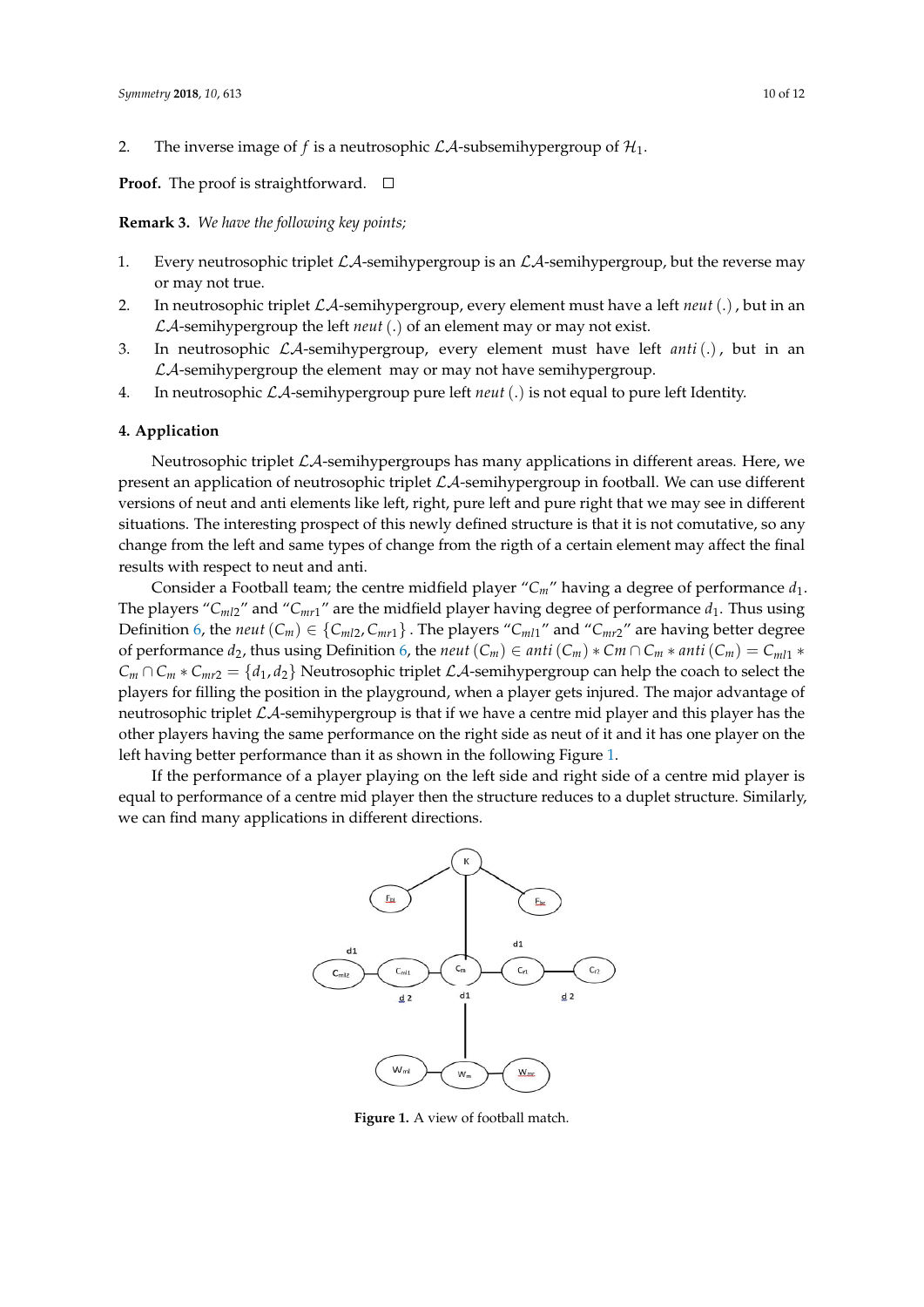## **5. Conclusions**

In this paper, we apply the idea of neutrosophic triplet sets at the very useful non-associative hyperstructures, namely  $\mathcal{L}A$ -semihypergroups. We define neutrosophic triplet set (left, right, pure left, pure right). We discuss some basic results and an application of the proposed structure at the end. In future, we are aiming to extend this idea and give more interesting results.

**Author Contributions:** All authors contributed equally.

**Funding:** Universiti Kebangsaan Malaysia- Grant No. GUP-2017-105.

**Acknowledgments:** We are indebted to Universiti Kebangsaan Malaysia for providing financial support under the grant GUP-2017-105, and authors are highly grateful to referees for their valuable comments and suggestions.

**Conflicts of Interest:** The authors declare no conflict of interest.

## **References**

- <span id="page-10-0"></span>1. Smarandache, F. *A Unifying Field in Logics. Neutrosophy, Neutrosophic Probability, Set and Logic*; Rehoboth American Research Press: Rehoboth, NM, USA, 1999.
- <span id="page-10-1"></span>2. Kandasamy, W.B.V.; Smarandache, F. *Some Neutrosophic Algebraic Structures and Neutrosophic N-Algebraic Structures*; Hexis: Phoenix, AZ, USA, 2006; p. 219.
- <span id="page-10-2"></span>3. Kandasamy, W.B.V.; Smarandache, F. *N-Algebraic Structures And S-N-Algebraic Structures*; Hexis: Phoenix, AZ, USA, 2006; p. 209.
- <span id="page-10-3"></span>4. Kandasamy, W.B.V.; Smarandache, F. *Basic Neutrosophic Algebraic Structures and Their Applications to Fuzzy and Neutrosophic Models*; Hexis: Phoenix, AZ, USA, 2004; p. 149.
- <span id="page-10-4"></span>5. Al-Quran, A.; Hassan, N. The complex neutrosophic soft expert set and its application in decision making. *J. Intell. Fuzzy Syst.* **2018**, *34*, 569–582. [\[CrossRef\]](http://dx.doi.org/10.3233/JIFS-17806)
- 6. Al-Quran, A.; Hassan, N. The complex neutrosophic soft expert relation and its multiple attribute decision-making method. *Entropy* **2018**, *20*, 101. [\[CrossRef\]](http://dx.doi.org/10.3390/e20020101)
- 7. Abu Qamar, M.; Hassan, N. Q-neutrosophic soft relation and its application in decision making. *Entropy* **2018**, *20*, 172.
- 8. Abu Qamar, M.; Hassan, N. Entropy, measures of distance and similarity of Q-neutrosophic soft sets and some applications. *Entropy* **2018**, *20*, 672.
- <span id="page-10-5"></span>9. Uluçay, V.; Sahin, M.; Hassan, N. Generalized neutrosophic soft expert set for multiple-criteria decisionmaking. *Symmetry* **2018**, *10*, 437. [\[CrossRef\]](http://dx.doi.org/10.3390/sym10100437)
- <span id="page-10-6"></span>10. Smarandache, F. *Neutrosophic Perspectives: Triplets, Duplets, Multisets, Hybrid Operators, Modal Logic, Hedge Algebras. And Applications*; Pons Publishing House: Brussels, Belgium, 2017.
- 11. Zhang, X.H.; Smarandache, F.; Liang, X.L. Neutrosophic duplet semi-group and cancellable neutrosophic triplet groups. *Symmetry* **2017**, *9*, 275. [\[CrossRef\]](http://dx.doi.org/10.3390/sym9110275)
- 12. Bal, M.; Shalla, M.M.; Olgun, N. Neutrosophic triplet cosets and quotient groups. *Symmetry* **2018**, *10*, 126. [\[CrossRef\]](http://dx.doi.org/10.3390/sym10040126)
- <span id="page-10-7"></span>13. Jaiyeola, T.G.; Smarandache, F. Some results on neutrosophic triplet group and their applications. *Symmetry* **2018**, *10*, 202. [\[CrossRef\]](http://dx.doi.org/10.3390/sym10060202)
- <span id="page-10-8"></span>14. Smarandache, F.; Ali, M. Neutrosophic triplet group. *Neural Comput. Appl.* **2018**, *29*, 595–601. [\[CrossRef\]](http://dx.doi.org/10.1007/s00521-016-2535-x)
- <span id="page-10-9"></span>15. Marty, F. Sur une generalization de la notion de groupe. In Proceedings of the 8th Congres des Mathematicians Scandinaves, Stockholm, Sweden, 1934; pp. 45–49.
- <span id="page-10-10"></span>16. Corsini, P. *Prolegomena of Hypergroup Theory*; Aviani Editore: Udine, Italy, 1993.
- 17. Vougiouklis, T. *Hyperstructures and Their Representations*; Hadronic Press: Palm Harbor, FL, USA, 1994.
- <span id="page-10-11"></span>18. Corsini, P.; Leoreanu, V. *Applications of Hyperstructure Theory*; Kluwer Academic: Dordrecht, The Netherlands, 2003.
- <span id="page-10-12"></span>19. Vougiouklis, T. A new class of hyperstructures. *J. Comb. Inf. Syst. Sci.* **1995**, *20*, 229–235.
- <span id="page-10-13"></span>20. Vougiouklis, T. *∂*-operations and Hv-fields. *Acta Math. Sin. (Engl. Ser.)* **2008**, *24*, 1067–1078. [\[CrossRef\]](http://dx.doi.org/10.1007/s10114-007-6481-5)
- 21. Vougiouklis, T. *The h/v-Structures, Algebraic Hyperstructures and Applications*; Taru Publications: New Delhi, India, 2004; pp. 115–123.
- 22. Spartalis, S. On Hv-semigroups. *Ital. J. Pure Appl. Math.* **2002**, *11*, 165–174.